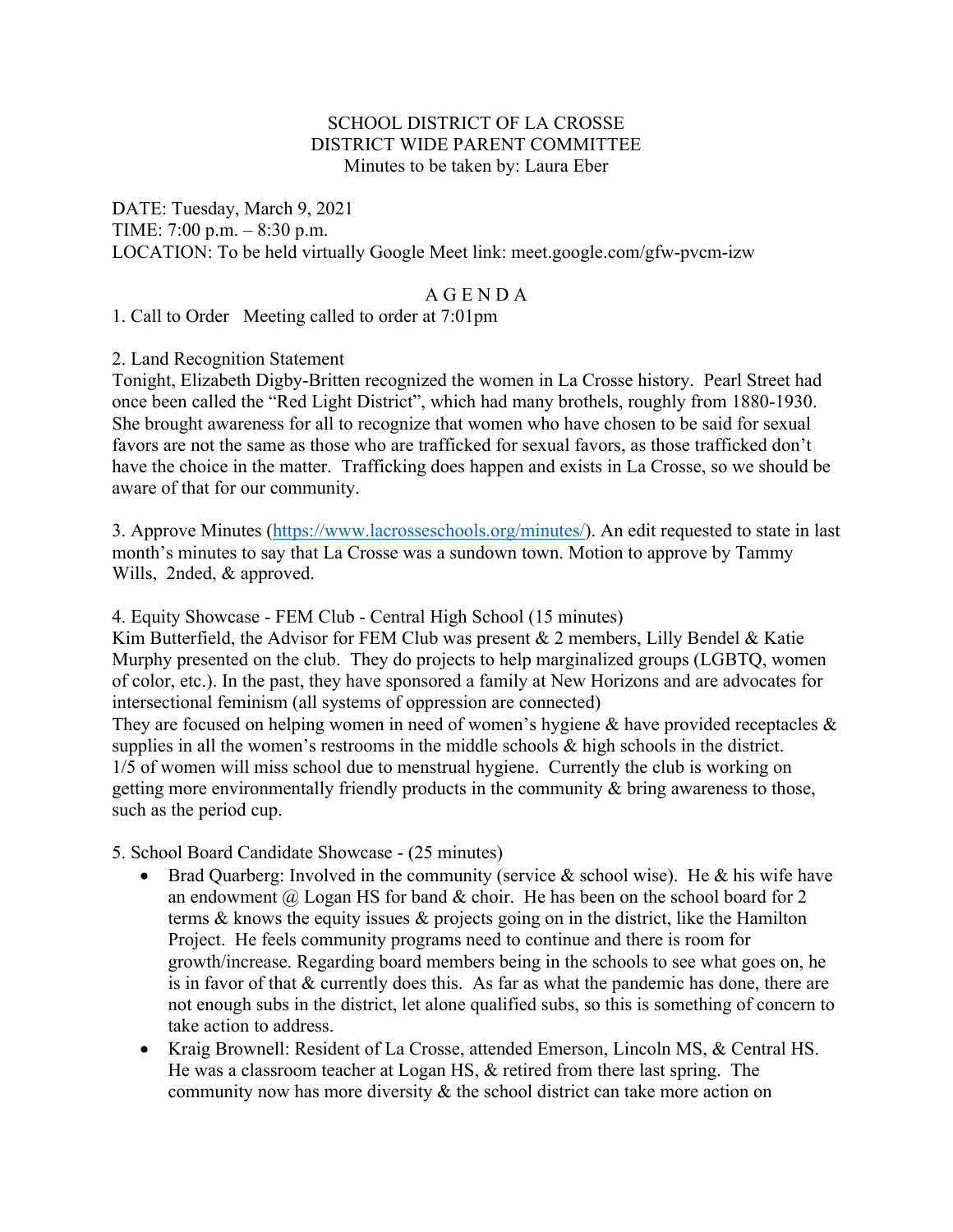improving & working on social issues. He feels it is important for school board members to go into classrooms and spend time in them, including bringing parents in to sit as well to see what happens in the classroom. As far as the pandemic & what that has done, he feels that the district & board should find a way to empower the teachers more, some of that being through the in-services and teachers having the ability to structure the inservices to meet classroom needs.

- Annie Baumann: She is a parent & firm believer that she has a stake in what transpires in the schools & community. She has worked as a librarian at Viterbo and committed to advocacy & action to decrease racism. She does community service & volunteering in o0rder to take action. She believes that going into the schools, as a board member, can allow for great work to get done  $\&$  can assist in advocating for better community building/relationships. The pandemic has led to great amounts of stress & burnout to many teachers  $\&$  staff, as well as parents., which should be improved upon with the right tools.
- Martha Linville: She is a newer resident of La Crosse (4 years). She has a daughter that is a professor at UW-L  $\&$  is an advocate for education, for her grandchildren  $\&$ community. She has worked in library & public-school systems in the past. She feels that there are many perspectives that need to be looked at in schools. She is in favor of spending time in schools  $\&$  see all the buildings in the district. The pandemic has brought her to evaluate & think of the need for more collaboration days for teachers during the school days, where substitute teachers would be brought in for the teachers to meet.
- Rob Abraham: His family has been in La Crosse for over 100 years. He is a parent  $\&$ believes parents should be heard, helping to make choices and decisions for schools. He also has a niece  $\&$  a nephew that he has interest to continue to understand and help the school district for their upcoming educations. He feels strongly that board members should be in the schools to see what goes on. Due to the pandemic, he feels that teachers need support, and with budgets being tight in the school district, budgets need to be evaluated. He feels step-raises are needed int eh district for employees.

\*\*\*. There will be an online forum for the school board candidates on Thursday, March 18<sup>th</sup> from 6:30-8pm. This is being put on by the League of Women Voters. Any questions for the candidates should be emailed to:  $lwvlawi@gmail.com$  by Wednesday, March 17<sup>th</sup>, noon.

## 6. La Crosse Public Education Foundation – Executive Director, David Stoeffler (10 minutes) No update

## 7. Sharing Concerns (10 minutes)

There was more talk, wishing there was more time to ask the candidates running for the school board questions, even some as individual questions for a particular candidate. There had to be a time limit on this, so the forum is the best place to ask these questions.

8. Administrative Updates (25 minutes) a. Superintendent Update